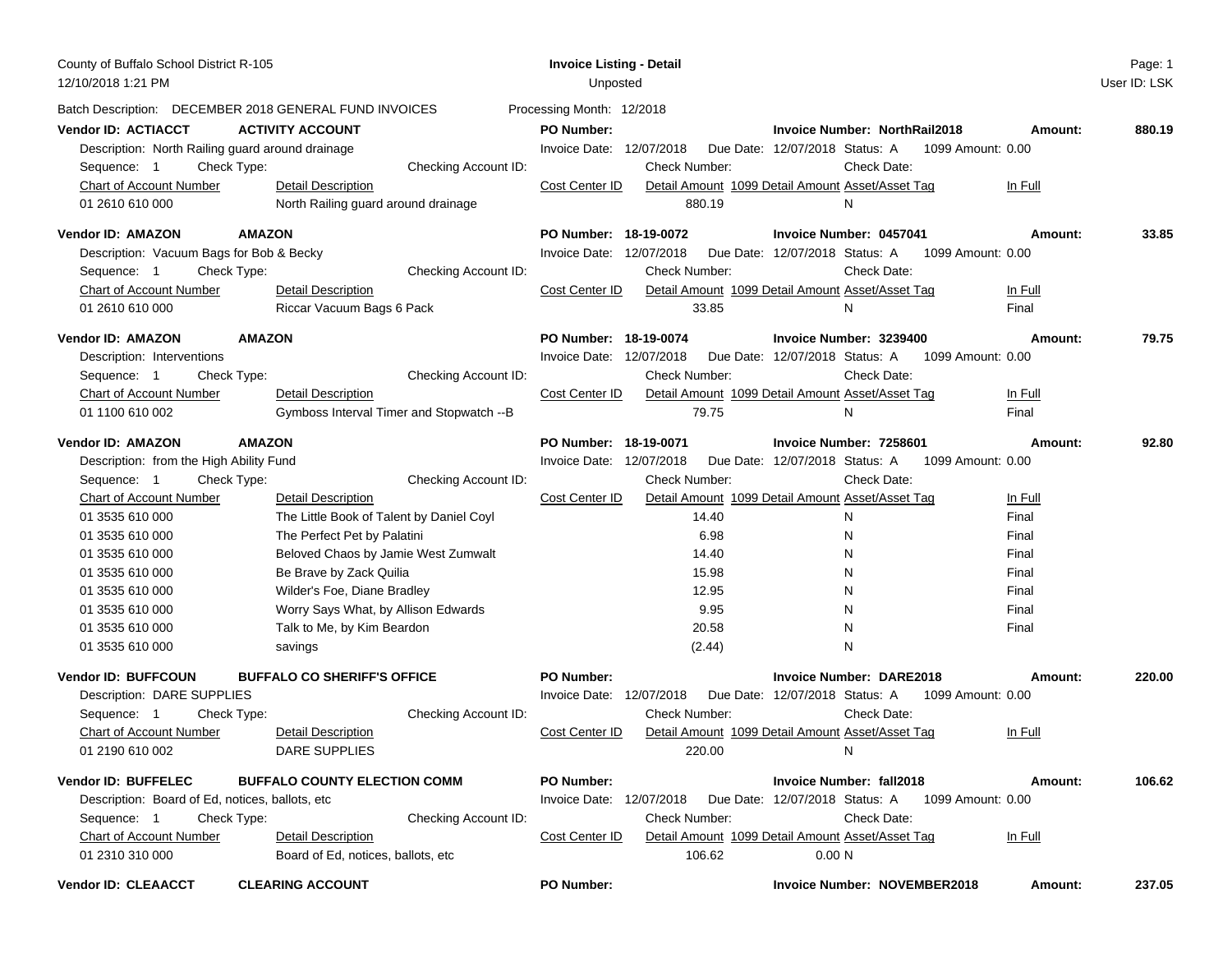| County of Buffalo School District R-105<br>12/10/2018 1:21 PM |                                   | <b>Invoice Listing - Detail</b><br>Unposted |                      |                                                  |                   | Page: 2<br>User ID: LSK |
|---------------------------------------------------------------|-----------------------------------|---------------------------------------------|----------------------|--------------------------------------------------|-------------------|-------------------------|
| Description: PARADE, SHIPPING<br>Sequence: 1<br>Check Type:   | Checking Account ID:              | Invoice Date: 12/07/2018                    | Check Number:        | Due Date: 12/07/2018 Status: A<br>Check Date:    | 1099 Amount: 0.00 |                         |
| Chart of Account Number                                       | Detail Description                | Cost Center ID                              |                      | Detail Amount 1099 Detail Amount Asset/Asset Tag | In Full           |                         |
| 01 1100 610 000 003                                           | <b>MINDEN PARADE</b>              |                                             | 50.00                | N                                                |                   |                         |
| 01 2220 610 000                                               | USPS RET'D BOOKS                  |                                             | 11.30                | N                                                |                   |                         |
| 01 2230 650 000                                               | AMAZON EXT CORDS/REELS            |                                             | 95.58                | N                                                |                   |                         |
| 01 3535 610 001                                               | HYVEE, SOPH MEALS FOR CROSSROADS  |                                             | 277.64               | N                                                |                   |                         |
| 01 2220 610 000                                               | USPS SHIPPED BOOK                 |                                             | 2.53                 | N                                                |                   |                         |
| 01 3300 610 002                                               | <b>KEY CARDS/FITNESS CENTER</b>   |                                             | (200.00)             | N                                                |                   |                         |
| <b>Vendor ID: COMPCORP</b>                                    | <b>COMPANION CORPORATION</b>      | PO Number: 18-19-0062                       |                      | Invoice Number: 106521                           | Amount:           | 1,195.00                |
| Description: Alexandria Library Management System             |                                   | Invoice Date: 12/07/2018                    |                      | Due Date: 12/07/2018 Status: A                   | 1099 Amount: 0.00 |                         |
| Check Type:<br>Sequence: 1                                    | Checking Account ID:              |                                             | Check Number:        | Check Date:                                      |                   |                         |
| Chart of Account Number                                       | <b>Detail Description</b>         | Cost Center ID                              |                      | Detail Amount 1099 Detail Amount Asset/Asset Tag | In Full           |                         |
| 01 2220 643 000                                               | Alexandria Subscription           |                                             | 1,195.00             | N                                                | Incomplete        |                         |
|                                                               |                                   |                                             |                      |                                                  |                   |                         |
| <b>Vendor ID: COUROMAH</b>                                    | <b>COURTYARD OMAHA LAVISTA</b>    | PO Number: 18-19-0047                       |                      | Invoice Number: 20181207                         | Amount:           | 1,915.20                |
| Description: Hotel Room - NASB State Conv-2 nights            |                                   | Invoice Date: 12/07/2018                    |                      | Due Date: 12/07/2018 Status: A                   | 1099 Amount: 0.00 |                         |
| Check Type:<br>Sequence: 1                                    | Checking Account ID:              |                                             | Check Number:        | Check Date:                                      |                   |                         |
| <b>Chart of Account Number</b>                                | Detail Description                | Cost Center ID                              |                      | Detail Amount 1099 Detail Amount Asset/Asset Tag | In Full           |                         |
| 01 2320 580 000                                               | Courtyard Marriott La Vista       |                                             | 319.20               | N                                                | Final             |                         |
| 01 2310 580 000                                               | Courtyard Marriott La Vista       |                                             | 319.20               | N                                                | Final             |                         |
| 01 2310 580 000                                               | Courtyard Marriott LaVista        |                                             | 319.20               | N                                                | Final             |                         |
| 01 2310 580 000                                               | Courtyard Marriott La Vista       |                                             | 319.20               | N                                                | Final             |                         |
| 01 2310 580 000                                               | Courtyard Marriott La Vista       |                                             | 319.20               | N                                                | Final             |                         |
| 01 2310 580 000                                               | Courtyard Marriott La Vista       |                                             | 319.20               | N                                                | Final             |                         |
| <b>Vendor ID: CUMMCENT</b>                                    | <b>CUMMINS CENTRAL POWER, LLC</b> | <b>PO Number:</b>                           |                      | Invoice Number: J7-6732                          | Amount:           | 657.67                  |
| Description: Bus 09 evaluation                                |                                   | Invoice Date: 12/07/2018                    |                      | Due Date: 12/07/2018 Status: A                   | 1099 Amount: 0.00 |                         |
| Sequence: 1<br>Check Type:                                    | Checking Account ID:              |                                             | Check Number:        | Check Date:                                      |                   |                         |
| <b>Chart of Account Number</b>                                | <b>Detail Description</b>         | Cost Center ID                              |                      | Detail Amount 1099 Detail Amount Asset/Asset Tag | In Full           |                         |
| 01 2730 430 000                                               | Bus 09 evaluation                 |                                             | 657.67               | N                                                |                   |                         |
| <b>Vendor ID: EAKEOFC</b>                                     | <b>EAKES OFFICE SOLUTIONS</b>     | <b>PO Number:</b>                           |                      | Invoice Number: 7664755-0                        | Amount:           | 98.00                   |
| Description: STAPLES FOR COLOR COPIER                         |                                   | Invoice Date: 12/07/2018                    |                      | Due Date: 12/07/2018 Status: A                   | 1099 Amount: 0.00 |                         |
| Sequence: 1<br>Check Type:                                    | Checking Account ID:              |                                             | Check Number:        | Check Date:                                      |                   |                         |
| <b>Chart of Account Number</b>                                | <b>Detail Description</b>         | Cost Center ID                              |                      | Detail Amount 1099 Detail Amount Asset/Asset Tag | In Full           |                         |
| 01 1100 610 000                                               | STAPLES FOR COLOR COPIER          |                                             | 98.00                | N                                                |                   |                         |
| <b>Vendor ID: EAKEOFC</b>                                     | <b>EAKES OFFICE SOLUTIONS</b>     | <b>PO Number:</b>                           |                      | Invoice Number: 7664759-0                        | Amount:           | 80.00                   |
| Description: STAPLES BW COPIER                                |                                   | Invoice Date: 12/07/2018                    |                      | Due Date: 12/07/2018 Status: A 1099 Amount: 0.00 |                   |                         |
| Sequence: 1<br>Check Type:                                    | Checking Account ID:              |                                             | <b>Check Number:</b> | Check Date:                                      |                   |                         |
| <b>Chart of Account Number</b>                                | <b>Detail Description</b>         | Cost Center ID                              |                      | Detail Amount 1099 Detail Amount Asset/Asset Tag | In Full           |                         |
| 01 1100 610 000                                               | <b>STAPLES BW COPIER</b>          |                                             | 80.00                | N                                                |                   |                         |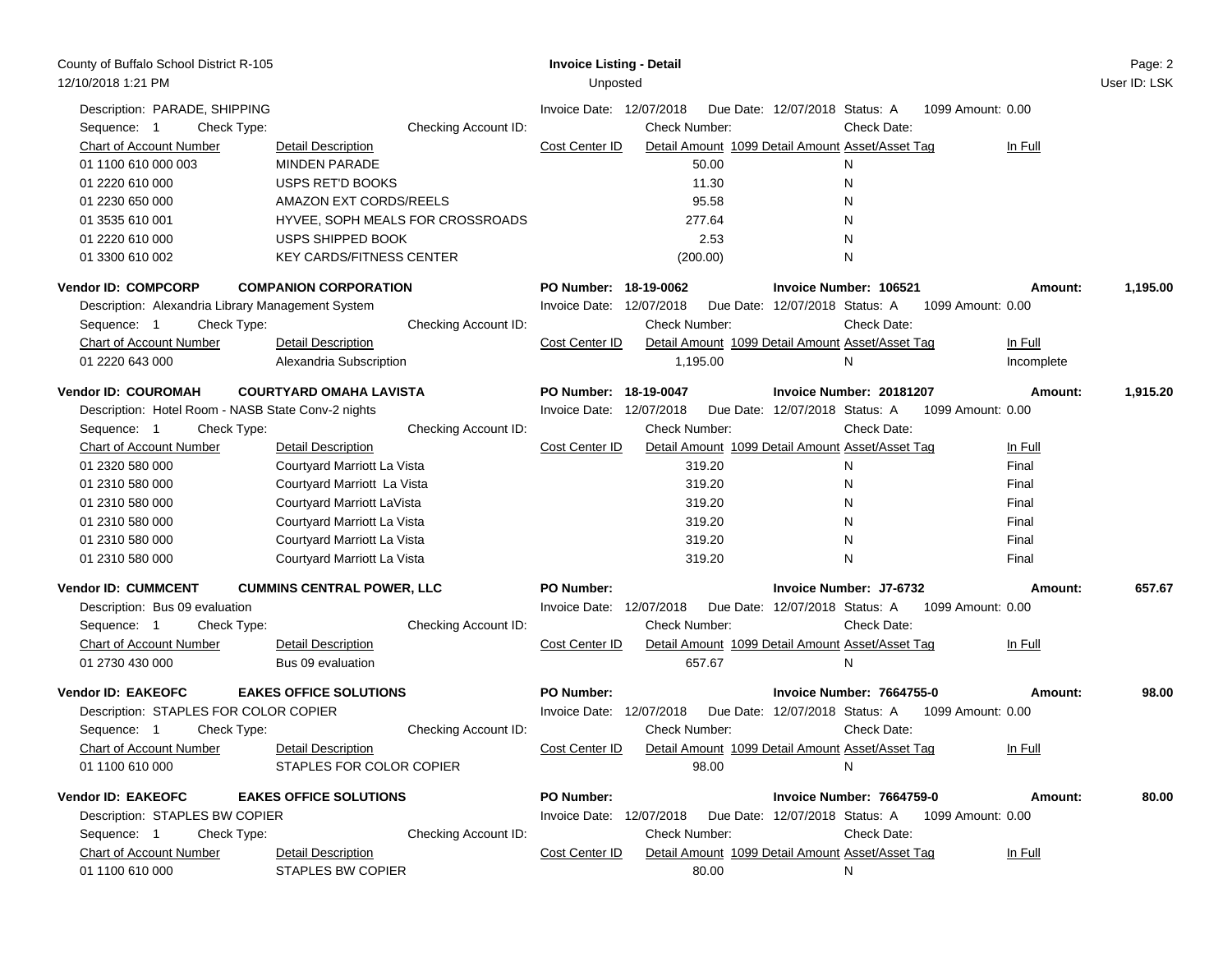| County of Buffalo School District R-105 |                               |                      | <b>Invoice Listing - Detail</b> |               |                                                  |             |                   | Page: 3      |
|-----------------------------------------|-------------------------------|----------------------|---------------------------------|---------------|--------------------------------------------------|-------------|-------------------|--------------|
| 12/10/2018 1:21 PM                      |                               |                      | Unposted                        |               |                                                  |             |                   | User ID: LSK |
| Vendor ID: EAKEOFC                      | <b>EAKES OFFICE SOLUTIONS</b> |                      | <b>PO Number:</b>               |               | Invoice Number: inv100398                        |             | Amount:           | 1,339.97     |
| Description: 9-11 BW copies             |                               |                      | Invoice Date: 12/07/2018        |               | Due Date: 12/07/2018 Status: A                   |             | 1099 Amount: 0.00 |              |
| Sequence: 1                             | Check Type:                   | Checking Account ID: |                                 | Check Number: |                                                  | Check Date: |                   |              |
| <b>Chart of Account Number</b>          | <b>Detail Description</b>     |                      | Cost Center ID                  |               | Detail Amount 1099 Detail Amount Asset/Asset Tag |             | In Full           |              |
| 01 1100 550 000                         | 9-11 BW copies                |                      |                                 | 1,339.97      | Ν                                                |             |                   |              |
| Vendor ID: ESU10                        | <b>ESU 10</b>                 |                      | <b>PO Number:</b>               |               | <b>Invoice Number: DEC2018</b>                   |             | Amount:           | 19,077.83    |
| Description: SERVICES                   |                               |                      | Invoice Date: 12/07/2018        |               | Due Date: 12/07/2018 Status: A                   |             | 1099 Amount: 0.00 |              |
| Sequence: 1                             | Check Type:                   | Checking Account ID: |                                 | Check Number: |                                                  | Check Date: |                   |              |
| <b>Chart of Account Number</b>          | <b>Detail Description</b>     |                      | Cost Center ID                  |               | Detail Amount 1099 Detail Amount Asset/Asset Tag |             | In Full           |              |
| 01 2230 432 000                         | <b>NETWORK OPS</b>            |                      |                                 | 56.25         | N                                                |             |                   |              |
| 01 2151 591 001                         | SPEECH SA SEC                 |                      |                                 | 3,908.64      | N                                                |             |                   |              |
| 01 2151 591 002                         | SPEECH ELEM                   |                      |                                 | 4,635.83      | Ν                                                |             |                   |              |
| 01 6406 591 002                         | SPEECH 3-4                    |                      |                                 | 454.49        | Ν                                                |             |                   |              |
| 01 6404 591 002                         | SPEECH B-2                    |                      |                                 | 90.90         | Ν                                                |             |                   |              |
| 01 2151 591 001                         | DEAF ED SEC                   |                      |                                 | 344.50        | Ν                                                |             |                   |              |
| 01 6404 591 002                         | DEAF ED 3-4                   |                      |                                 | 86.13         | Ν                                                |             |                   |              |
| 01 2151 591 001                         | <b>AUDIO SEC</b>              |                      |                                 | 49.43         | Ν                                                |             |                   |              |
| 01 2151 591 002                         | <b>AUDIO ELEM</b>             |                      |                                 | 49.43         | N                                                |             |                   |              |
| 01 6404 591 002                         | AUDIO 3-4                     |                      |                                 | 12.36         | Ν                                                |             |                   |              |
| 01 6404 591 002                         | <b>AUDIO B-2</b>              |                      |                                 | 12.36         | Ν                                                |             |                   |              |
| 01 2161 591 001                         | OT SA SEC                     |                      |                                 | 781.77        | Ν                                                |             |                   |              |
| 01 2161 591 002                         | OT SA ELEM                    |                      |                                 | 781.77        | N                                                |             |                   |              |
| 01 6404 591 002                         | OT 3-4                        |                      |                                 | 296.88        | Ν                                                |             |                   |              |
| 01 6404 591 002                         | OT B-2                        |                      |                                 | 118.75        | Ν                                                |             |                   |              |
| 01 2171 591 001                         | PT SEC                        |                      |                                 | 371.67        | Ν                                                |             |                   |              |
| 01 2171 591 002                         | PT ELEM                       |                      |                                 | 371.67        | Ν                                                |             |                   |              |
| 01 6406 591 002                         | PT 3-4                        |                      |                                 | 233.62        | N                                                |             |                   |              |
| 01 6404 591 002                         | PT <sub>B-2</sub>             |                      |                                 | 85.95         | N                                                |             |                   |              |
| 01 6410 591 001                         | <b>PSYCH SEC</b>              |                      |                                 | 1,438.11      | N                                                |             |                   |              |
| 01 6410 591 002                         | <b>PSYCH ELEM</b>             |                      |                                 | 970.73        | N                                                |             |                   |              |
| 01 2141 591 002                         | PSYC ELM                      |                      |                                 | 467.38        | Ν                                                |             |                   |              |
| 01 6404 591 002                         | PSYCH B-2                     |                      |                                 | 359.53        | Ν                                                |             |                   |              |
| 01 2181 591 001                         | <b>VISION SEC</b>             |                      |                                 | 208.11        | Ν                                                |             |                   |              |
| 01 1200 591 001                         | SPED SUPERVISION SEC          |                      |                                 | 858.33        | N                                                |             |                   |              |
| 01 1200 591 002                         | SPED SUPERVISION ELEM         |                      |                                 | 858.33        | N                                                |             |                   |              |
| 01 6406 591 002                         | SPED SUPERVISION 3-4          |                      |                                 | 208.18        | N                                                |             |                   |              |
| 01 6404 591 002                         | SPED SUPERVISION B-2          |                      |                                 | 208.18        | N                                                |             |                   |              |
| 01 1200 591 001                         | <b>VOCATION SEC</b>           |                      |                                 | 329.02        | N                                                |             |                   |              |
| 01 2213 330 000                         | <b>Staff Trainging</b>        |                      |                                 | 70.00         | N                                                |             |                   |              |
| 01 6404 591 002                         | PSYCH 3-4                     |                      |                                 | 359.53        | N                                                |             |                   |              |
| Vendor ID: KBEAR                        | <b>KBEAR COUNTRY</b>          |                      | PO Number:                      |               | <b>Invoice Number: STATE VB</b>                  |             | Amount:           | 336.00       |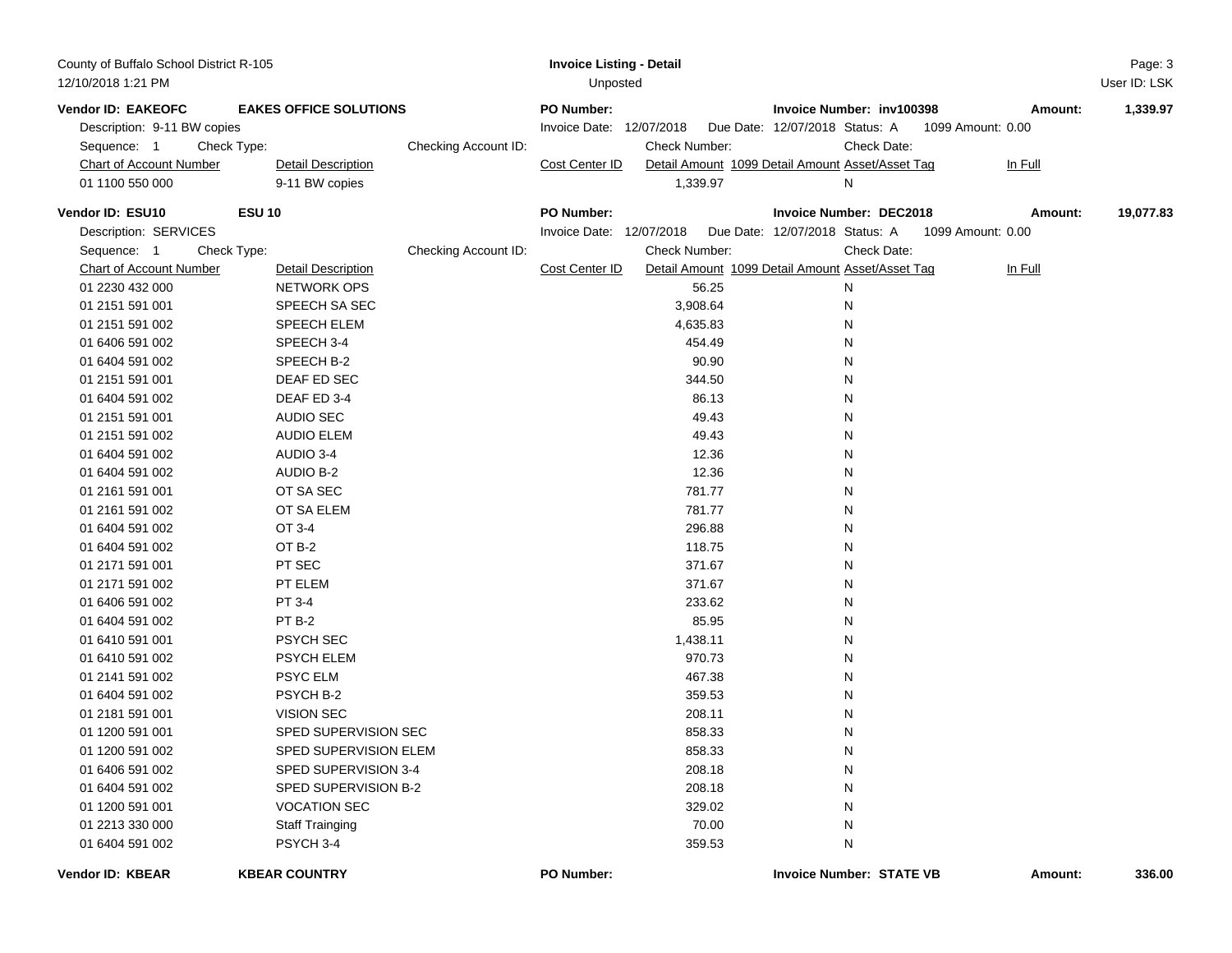| County of Buffalo School District R-105<br>12/10/2018 1:21 PM                                                                                                        |                                                                                                                 | <b>Invoice Listing - Detail</b><br>Unposted                                                                                                                                                                                                             | Page: 4<br>User ID: LSK                                                              |
|----------------------------------------------------------------------------------------------------------------------------------------------------------------------|-----------------------------------------------------------------------------------------------------------------|---------------------------------------------------------------------------------------------------------------------------------------------------------------------------------------------------------------------------------------------------------|--------------------------------------------------------------------------------------|
| Description: RADIO ADS<br>Check Type:<br>Sequence: 1<br>Chart of Account Number<br>01 2310 540 000                                                                   | Checking Account ID:<br>Detail Description<br><b>RADIO ADS</b>                                                  | Invoice Date: 12/07/2018<br>Due Date: 12/07/2018 Status: A<br><b>Check Number:</b><br>Check Date:<br>Cost Center ID<br>Detail Amount 1099 Detail Amount Asset/Asset Tag<br>336.00<br>N                                                                  | 1099 Amount: 0.00<br>In Full                                                         |
| Vendor ID: KSBLAW<br><b>KSB LAW</b><br>Description: LEGALS<br>Check Type:<br>Sequence: 1<br><b>Chart of Account Number</b><br>01 2310 317 000                        | Checking Account ID:<br><b>Detail Description</b><br><b>LEGALS</b>                                              | <b>PO Number:</b><br><b>Invoice Number: 5471</b><br>Invoice Date: 12/07/2018<br>Due Date: 12/07/2018 Status: A<br><b>Check Number:</b><br>Check Date:<br>Detail Amount 1099 Detail Amount Asset/Asset Tag<br>Cost Center ID<br>88.00<br>88.00 N         | Amount:<br>88.00<br>1099 Amount: 88.00<br>In Full                                    |
| Vendor ID: LOOMCASE<br>Description: OCT NOV AD TRIPS<br>Check Type:<br>Sequence: 1<br>Chart of Account Number<br>01 1100 333 000                                     | <b>LOOMIS, CASEY</b><br>Checking Account ID:<br>Detail Description<br>OCT NOV AD TRIPS                          | <b>PO Number:</b><br>Invoice Date: 12/07/2018  Due Date: 12/07/2018  Status: A<br>Check Number:<br>Check Date:<br>Cost Center ID<br>Detail Amount 1099 Detail Amount Asset/Asset Tag<br>349.92<br>N                                                     | Invoice Number: FALL AD MILEAGE<br>349.92<br>Amount:<br>1099 Amount: 0.00<br>In Full |
| <b>Vendor ID: MATHESON</b><br>Description: carbon dioxide for Shop classes<br>Sequence: 1<br>Check Type:<br><b>Chart of Account Number</b><br>01 1100 610 001 005    | <b>MATHESON TRIGAS</b><br>Checking Account ID:<br><b>Detail Description</b><br>carbon dioxide for Shop classes  | PO Number:<br>Invoice Number: 51388604<br>Due Date: 12/07/2018 Status: A 1099 Amount: 0.00<br>Invoice Date: 12/07/2018<br><b>Check Number:</b><br>Check Date:<br>Cost Center ID<br>Detail Amount 1099 Detail Amount Asset/Asset Tag<br>40.50<br>N       | 40.50<br>Amount:<br>In Full                                                          |
| <b>Vendor ID: MENARDS</b><br><b>MENARDS</b><br>Description: SUPPLIES<br>Sequence: 1<br>Check Type:<br>Chart of Account Number<br>01 2610 610 000                     | Checking Account ID:<br><b>Detail Description</b><br><b>SUPPLIES</b>                                            | <b>PO Number:</b><br>Invoice Number: 69850<br>Invoice Date: 12/07/2018<br>Due Date: 12/07/2018 Status: A<br><b>Check Number:</b><br>Check Date:<br>Detail Amount 1099 Detail Amount Asset/Asset Tag<br>Cost Center ID<br>29.68<br>N                     | 29.68<br>Amount:<br>1099 Amount: 0.00<br>In Full                                     |
| <b>Vendor ID: NEBRCOUN</b><br>Description: BOB FALL TECH CONF<br>Check Type:<br>Sequence: 1<br>Chart of Account Number                                               | <b>NEBRASKA COUNCIL OF SCHOOL</b><br><b>ADMINISTRATORS</b><br>Checking Account ID:<br><b>Detail Description</b> | <b>PO Number:</b><br><b>Invoice Number: 57857</b><br>Invoice Date: 12/07/2018<br>Due Date: 12/07/2018 Status: A<br>Check Date:<br><b>Check Number:</b><br>Cost Center ID<br>Detail Amount 1099 Detail Amount Asset/Asset Tag                            | 125.00<br>Amount:<br>1099 Amount: 0.00<br>In Full                                    |
| 01 2120 330 000<br><b>Vendor ID: NICHREPA</b><br>Description: BUS 11 INSP, FUEL FILTER, BLOWER MOTOR<br>Sequence: 1<br>Check Type:<br><b>Chart of Account Number</b> | <b>BOB FALL TECH CONF</b><br><b>NICHOLS REPAIR</b><br>Checking Account ID:<br><b>Detail Description</b>         | 125.00<br>N<br><b>PO Number:</b><br>Invoice Number: 30404<br>Invoice Date: 12/07/2018  Due Date: 12/07/2018  Status: A  1099  Amount: 0.00<br><b>Check Number:</b><br>Check Date:<br>Cost Center ID<br>Detail Amount 1099 Detail Amount Asset/Asset Tag | 1,057.21<br>Amount:<br>In Full                                                       |
| 01 2730 430 000<br><b>Vendor ID: NICHREPA</b><br>Description: 08 bus INSP<br>Check Type:<br>Sequence: 1                                                              | BUS 11 INSP, FUEL FILTER, BLOWER<br><b>MOTOR</b><br><b>NICHOLS REPAIR</b><br>Checking Account ID:               | 1,057.21<br>N<br><b>PO Number:</b><br><b>Invoice Number: 30703</b><br>Invoice Date: 12/07/2018<br>Due Date: 12/07/2018 Status: A<br>Check Number:<br>Check Date:                                                                                        | 86.50<br>Amount:<br>1099 Amount: 0.00                                                |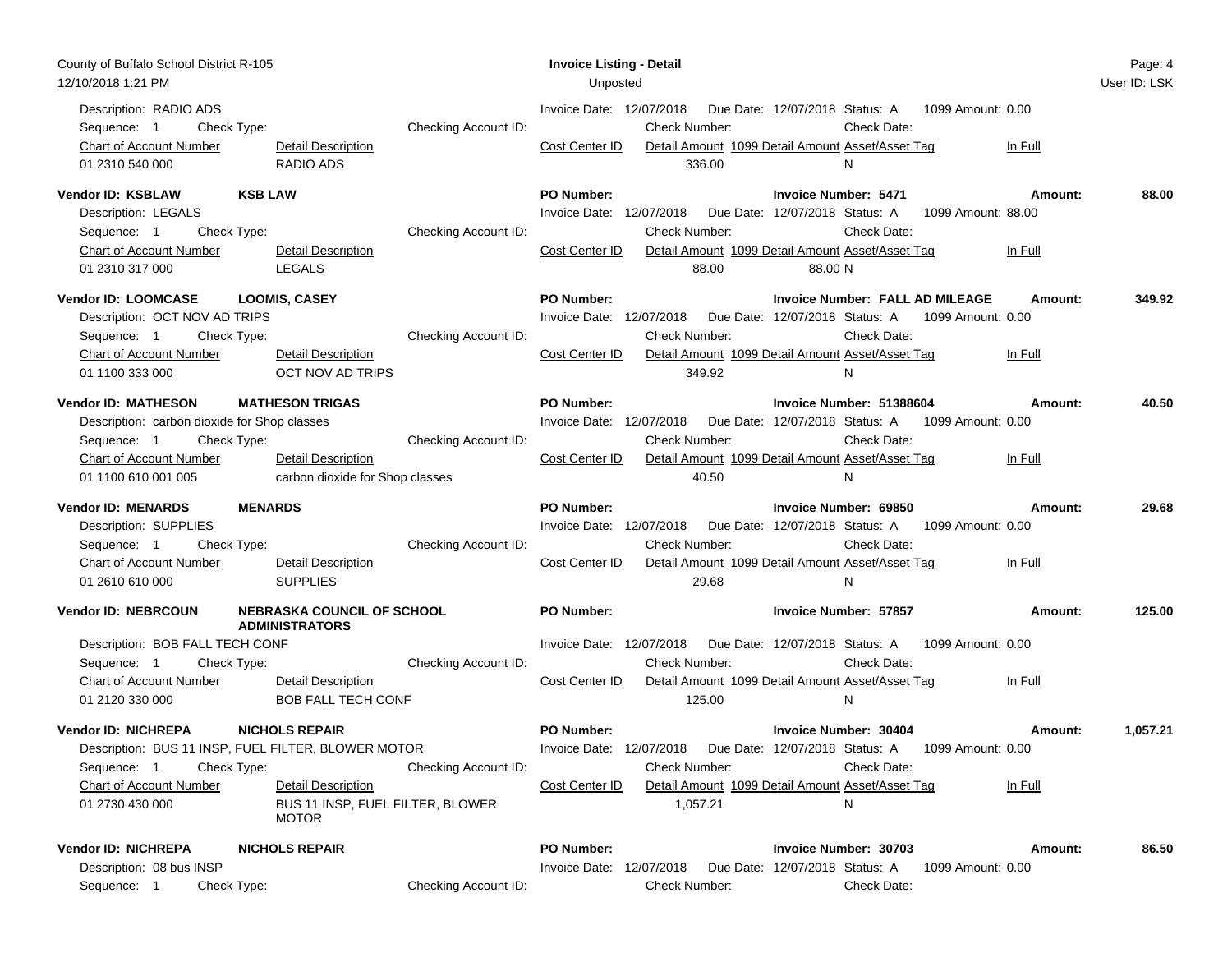| County of Buffalo School District R-105          |                                     |                      | <b>Invoice Listing - Detail</b> |                      |                                                       |                   | Page: 5      |
|--------------------------------------------------|-------------------------------------|----------------------|---------------------------------|----------------------|-------------------------------------------------------|-------------------|--------------|
| 12/10/2018 1:21 PM                               |                                     |                      | Unposted                        |                      |                                                       |                   | User ID: LSK |
| <b>Chart of Account Number</b>                   | <b>Detail Description</b>           |                      | Cost Center ID                  |                      | Detail Amount 1099 Detail Amount Asset/Asset Tag      | In Full           |              |
| 01 2730 430 000                                  | 08 bus INSP                         |                      |                                 | 86.50                | N                                                     |                   |              |
| Vendor ID: NICHREPA                              | <b>NICHOLS REPAIR</b>               |                      | <b>PO Number:</b>               |                      | <b>Invoice Number: 30740</b>                          | Amount:           | 71.74        |
| Description: 16 VAN INSP                         |                                     |                      | Invoice Date: 12/07/2018        |                      | Due Date: 12/07/2018 Status: A                        | 1099 Amount: 0.00 |              |
| Sequence: 1<br>Check Type:                       |                                     | Checking Account ID: |                                 | Check Number:        | Check Date:                                           |                   |              |
| <b>Chart of Account Number</b>                   | <b>Detail Description</b>           |                      | Cost Center ID                  |                      | Detail Amount 1099 Detail Amount Asset/Asset Tag      | In Full           |              |
| 01 2730 430 000                                  | 16 VAN INSP                         |                      |                                 | 71.74                | N                                                     |                   |              |
| <b>Vendor ID: NICHREPA</b>                       | <b>NICHOLS REPAIR</b>               |                      | PO Number:                      |                      | <b>Invoice Number: 30745</b>                          | Amount:           | 91.51        |
| Description: 07 BUS LAMP & STATE INSP            |                                     |                      | Invoice Date: 12/07/2018        |                      | Due Date: 12/07/2018 Status: A                        | 1099 Amount: 0.00 |              |
| Check Type:<br>Sequence: 1                       |                                     | Checking Account ID: |                                 | <b>Check Number:</b> | Check Date:                                           |                   |              |
| <b>Chart of Account Number</b>                   | <b>Detail Description</b>           |                      | Cost Center ID                  |                      | Detail Amount 1099 Detail Amount Asset/Asset Tag      | In Full           |              |
| 01 2730 430 000                                  | 07 BUS LAMP & STATE INSP            |                      |                                 | 91.51                | N                                                     |                   |              |
| <b>Vendor ID: NICHREPA</b>                       | <b>NICHOLS REPAIR</b>               |                      | <b>PO Number:</b>               |                      | <b>Invoice Number: 30750</b>                          | Amount:           | 678.24       |
| Description: 05 BUS EXH PIPE, STATE INSP, LIGHTS |                                     |                      | Invoice Date: 12/07/2018        |                      | Due Date: 12/07/2018 Status: A                        | 1099 Amount: 0.00 |              |
| Sequence: 1<br>Check Type:                       |                                     | Checking Account ID: |                                 | Check Number:        | Check Date:                                           |                   |              |
| Chart of Account Number                          | <b>Detail Description</b>           |                      | Cost Center ID                  |                      |                                                       | In Full           |              |
|                                                  |                                     |                      |                                 |                      | Detail Amount 1099 Detail Amount Asset/Asset Tag<br>N |                   |              |
| 01 2730 430 000                                  | 05 BUS EXH PIPE, STATE INSP, LIGHTS |                      |                                 | 678.24               |                                                       |                   |              |
| <b>Vendor ID: NICHREPA</b>                       | <b>NICHOLS REPAIR</b>               |                      | <b>PO Number:</b>               |                      | Invoice Number: 30752                                 | Amount:           | 93.62        |
| Description: BUS 18 INSP                         |                                     |                      | Invoice Date: 12/07/2018        |                      | Due Date: 12/07/2018 Status: A                        | 1099 Amount: 0.00 |              |
| Check Type:<br>Sequence: 1                       |                                     | Checking Account ID: |                                 | Check Number:        | Check Date:                                           |                   |              |
| <b>Chart of Account Number</b>                   | <b>Detail Description</b>           |                      | Cost Center ID                  |                      | Detail Amount 1099 Detail Amount Asset/Asset Tag      | In Full           |              |
| 01 2730 430 000                                  | <b>BUS 18 INSP</b>                  |                      |                                 | 93.62                | N                                                     |                   |              |
| Vendor ID: NICHREPA                              | <b>NICHOLS REPAIR</b>               |                      | <b>PO Number:</b>               |                      | Invoice Number: 30805                                 | Amount:           | 71.74        |
| Description: 08 VAN INSP                         |                                     |                      | Invoice Date: 12/07/2018        |                      | Due Date: 12/07/2018 Status: A                        | 1099 Amount: 0.00 |              |
| Sequence: 1<br>Check Type:                       |                                     | Checking Account ID: |                                 | <b>Check Number:</b> | Check Date:                                           |                   |              |
| <b>Chart of Account Number</b>                   | <b>Detail Description</b>           |                      | Cost Center ID                  |                      | Detail Amount 1099 Detail Amount Asset/Asset Tag      | In Full           |              |
| 01 2730 430 000                                  | 08 VAN INSP                         |                      |                                 | 71.74                | 0.00 N                                                |                   |              |
|                                                  |                                     |                      |                                 |                      |                                                       |                   |              |
| <b>Vendor ID: PLEALUNC</b>                       | PLEASANTON SCHOOL LUNCH             |                      | PO Number:                      |                      | <b>Invoice Number: NOV2018</b>                        | Amount:           | 304.00       |
| Description: NOV SNACKS                          |                                     |                      | Invoice Date: 12/07/2018        |                      | Due Date: 12/07/2018 Status: A                        | 1099 Amount: 0.00 |              |
| Sequence: 1<br>Check Type:                       |                                     | Checking Account ID: |                                 | Check Number:        | Check Date:                                           |                   |              |
| <b>Chart of Account Number</b>                   | <b>Detail Description</b>           |                      | Cost Center ID                  |                      | Detail Amount 1099 Detail Amount Asset/Asset Tag      | In Full           |              |
| 01 1190 610 002                                  | <b>NOV SNACKS</b>                   |                      |                                 | 304.00               | N                                                     |                   |              |
| Vendor ID: RIVERSTOP                             | <b>RIVER STOP LLC</b>               |                      | <b>PO Number:</b>               |                      | Invoice Number: 1084303                               | Amount:           | 157.44       |
| Description: DIESEL                              |                                     |                      | Invoice Date: 12/07/2018        |                      | Due Date: 12/07/2018 Status: A                        | 1099 Amount: 0.00 |              |
| Sequence: 1<br>Check Type:                       |                                     | Checking Account ID: |                                 | <b>Check Number:</b> | Check Date:                                           |                   |              |
| Chart of Account Number                          | <b>Detail Description</b>           |                      | Cost Center ID                  |                      | Detail Amount 1099 Detail Amount Asset/Asset Tag      | In Full           |              |
| 01 2710 626 000                                  | <b>DIESEL</b>                       |                      |                                 | 157.44               | N                                                     |                   |              |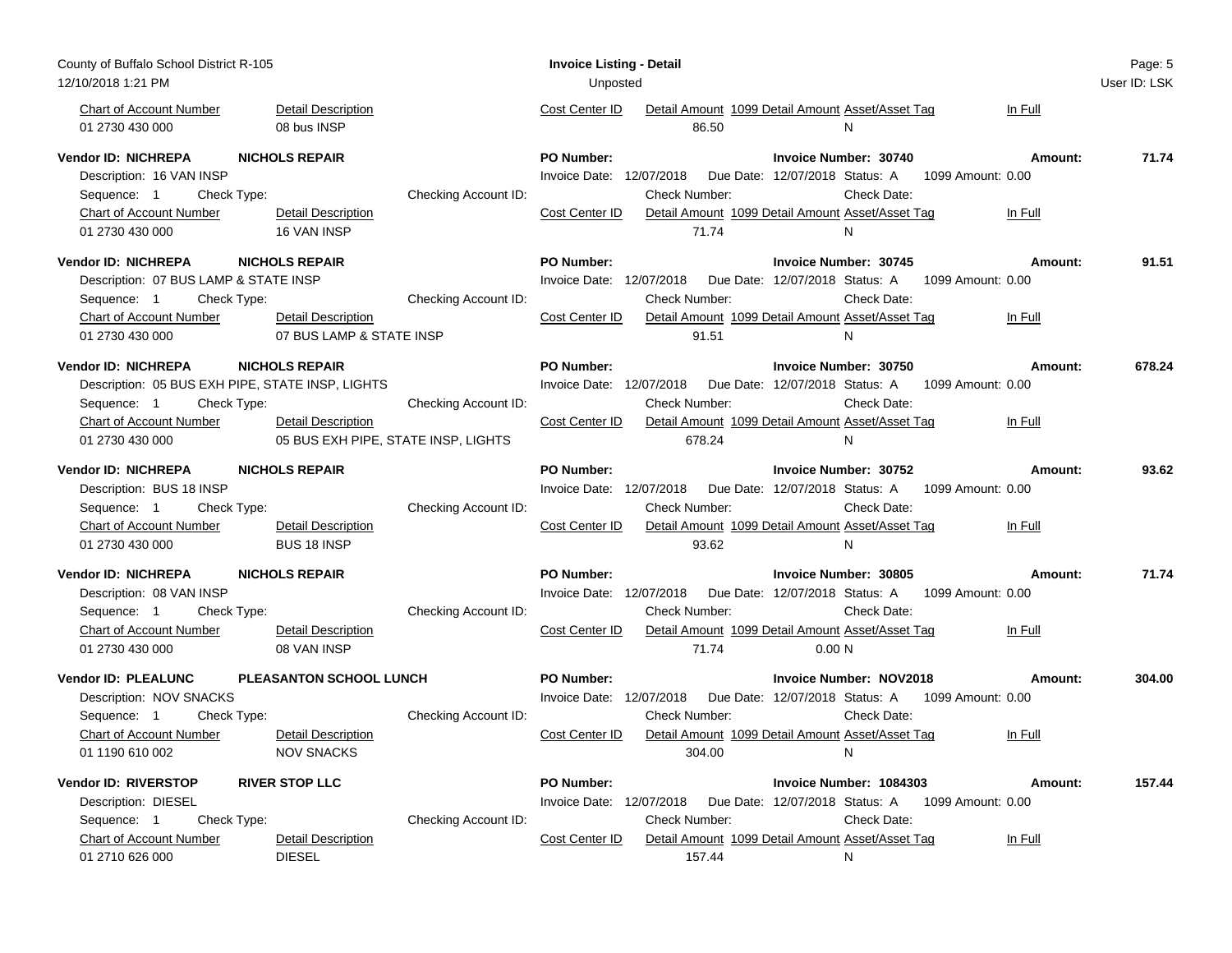| County of Buffalo School District R-105<br>12/10/2018 1:21 PM                                                                      |                                                                                             | <b>Invoice Listing - Detail</b><br>Unposted                                                      |                                                                                                                                                                                  |                    | Page: 6<br>User ID: LSK |
|------------------------------------------------------------------------------------------------------------------------------------|---------------------------------------------------------------------------------------------|--------------------------------------------------------------------------------------------------|----------------------------------------------------------------------------------------------------------------------------------------------------------------------------------|--------------------|-------------------------|
| Vendor ID: RIVERSTOP<br>Description: TREATMENT<br>Check Type:<br>Sequence: 1<br><b>Chart of Account Number</b><br>01 2730 430 000  | <b>RIVER STOP LLC</b><br>Checking Account ID:<br><b>Detail Description</b><br>TREATMENT     | <b>PO Number:</b><br>Invoice Date: 12/07/2018<br>Check Number:<br>Cost Center ID<br>8.49         | Invoice Number: 1084304<br>Due Date: 12/07/2018 Status: A 1099 Amount: 0.00<br>Check Date:<br>Detail Amount 1099 Detail Amount Asset/Asset Tag<br>N                              | Amount:<br>In Full | 8.49                    |
| <b>Vendor ID: RIVERSTOP</b><br>Description: TREATMENT<br>Sequence: 1<br>Check Type:<br>Chart of Account Number<br>01 2730 430 000  | <b>RIVER STOP LLC</b><br>Checking Account ID:<br>Detail Description<br>TREATMENT            | <b>PO Number:</b><br>Invoice Date: 12/07/2018<br><b>Check Number:</b><br>Cost Center ID<br>14.79 | Invoice Number: 1084386<br>Due Date: 12/07/2018 Status: A<br>1099 Amount: 0.00<br>Check Date:<br>Detail Amount 1099 Detail Amount Asset/Asset Tag<br>N                           | Amount:<br>In Full | 14.79                   |
| <b>Vendor ID: RIVERSTOP</b><br>Description: TREATMENT<br>Check Type:<br>Sequence: 1<br>Chart of Account Number<br>01 2730 430 000  | <b>RIVER STOP LLC</b><br>Checking Account ID:<br><b>Detail Description</b><br>TREATMENT     | <b>PO Number:</b><br>Invoice Date: 12/07/2018<br><b>Check Number:</b><br>Cost Center ID<br>10.38 | Invoice Number: 1085225<br>Due Date: 12/07/2018 Status: A 1099 Amount: 0.00<br>Check Date:<br>Detail Amount 1099 Detail Amount Asset/Asset Tag<br>N.                             | Amount:<br>In Full | 10.38                   |
| Vendor ID: RIVERSTOP<br>Description: TREATMENT<br>Sequence: 1<br>Check Type:<br><b>Chart of Account Number</b><br>01 2730 430 000  | <b>RIVER STOP LLC</b><br>Checking Account ID:<br>Detail Description<br>TREATMENT            | <b>PO Number:</b><br>Invoice Date: 12/07/2018<br><b>Check Number:</b><br>Cost Center ID<br>14.79 | Invoice Number: 1086360<br>Due Date: 12/07/2018 Status: A<br>1099 Amount: 0.00<br>Check Date:<br>Detail Amount 1099 Detail Amount Asset/Asset Tag<br>N                           | Amount:<br>In Full | 14.79                   |
| Vendor ID: RIVERSTOP<br>Description: TREATMENT<br>Sequence: 1<br>Check Type:<br><b>Chart of Account Number</b><br>01 2730 430 000  | <b>RIVER STOP LLC</b><br>Checking Account ID:<br><b>Detail Description</b><br>TREATMENT     | <b>PO Number:</b><br>Invoice Date: 12/07/2018<br><b>Check Number:</b><br>Cost Center ID<br>14.79 | Invoice Number: 1087189<br>Due Date: 12/07/2018 Status: A 1099 Amount: 0.00<br>Check Date:<br>Detail Amount 1099 Detail Amount Asset/Asset Tag<br>N                              | Amount:<br>In Full | 14.79                   |
| <b>Vendor ID: RIVERSTOP</b><br>Description: DIESEL<br>Sequence: 1<br>Check Type:<br>Chart of Account Number<br>01 2710 626 000     | <b>RIVER STOP LLC</b><br>Checking Account ID:<br><b>Detail Description</b><br><b>DIESEL</b> | <b>PO Number:</b><br>Invoice Date: 12/07/2018<br><b>Check Number:</b><br>Cost Center ID<br>26.62 | Invoice Number: 1087925<br>Due Date: 12/07/2018 Status: A 1099 Amount: 0.00<br>Check Date:<br>Detail Amount 1099 Detail Amount Asset/Asset Tag<br>N.                             | Amount:<br>In Full | 26.62                   |
| <b>Vendor ID: RIVERSTOP</b><br>Description: GAS<br>Sequence: 1<br>Check Type:<br><b>Chart of Account Number</b><br>01 2710 626 000 | <b>RIVER STOP LLC</b><br>Checking Account ID:<br><b>Detail Description</b><br>GAS           | <b>PO Number:</b><br>Check Number:<br>Cost Center ID<br>25.93                                    | Invoice Number: 1088151<br>Invoice Date: 12/07/2018  Due Date: 12/07/2018  Status: A  1099  Amount: 0.00<br>Check Date:<br>Detail Amount 1099 Detail Amount Asset/Asset Tag<br>N | Amount:<br>In Full | 25.93                   |
| Vendor ID: RIVERSTOP<br>Description: DIESEL<br>Sequence: 1<br>Check Type:                                                          | <b>RIVER STOP LLC</b><br>Checking Account ID:                                               | PO Number:<br>Invoice Date: 12/07/2018<br>Check Number:                                          | <b>Invoice Number: 7231</b><br>Due Date: 12/07/2018 Status: A<br>1099 Amount: 0.00<br>Check Date:                                                                                | Amount:            | 17.00                   |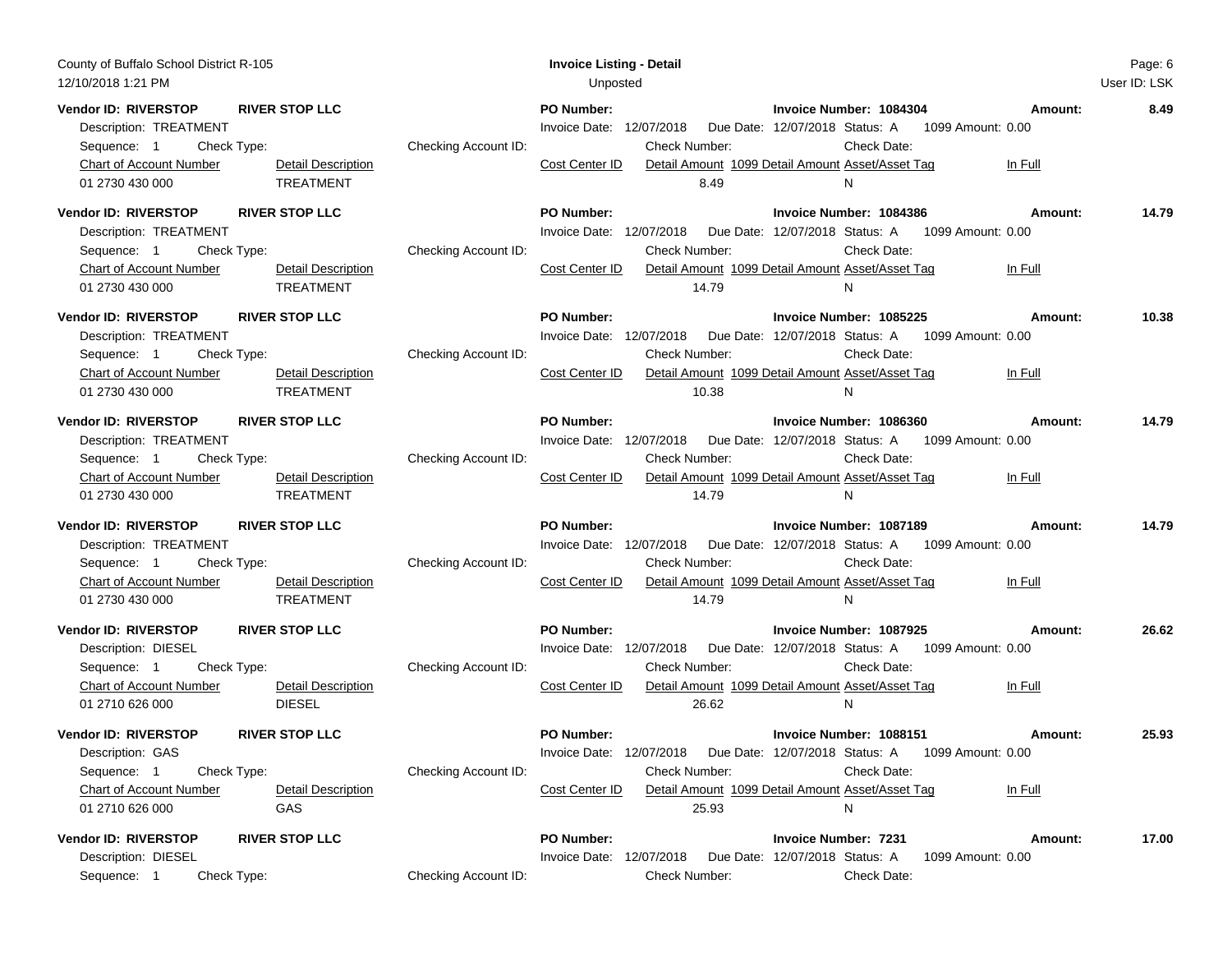| County of Buffalo School District R-105<br>12/10/2018 1:21 PM                                                                                                                                                |                      | <b>Invoice Listing - Detail</b><br>Unposted                                                                                                                                                                                                                                           | Page: 7<br>User ID: LSK |
|--------------------------------------------------------------------------------------------------------------------------------------------------------------------------------------------------------------|----------------------|---------------------------------------------------------------------------------------------------------------------------------------------------------------------------------------------------------------------------------------------------------------------------------------|-------------------------|
| Chart of Account Number<br><b>Detail Description</b><br>01 2710 626 000<br><b>DIESEL</b>                                                                                                                     |                      | Cost Center ID<br>Detail Amount 1099 Detail Amount Asset/Asset Tag<br>In Full<br>17.00<br>$\mathsf{N}$                                                                                                                                                                                |                         |
| <b>Vendor ID: RIVERSTOP</b><br><b>RIVER STOP LLC</b><br>Description: diesel<br>Sequence: 1<br>Check Type:<br>Chart of Account Number<br><b>Detail Description</b>                                            | Checking Account ID: | <b>PO Number:</b><br><b>Invoice Number: 7232</b><br>Amount:<br>Invoice Date: 12/07/2018<br>Due Date: 12/07/2018 Status: A<br>1099 Amount: 0.00<br>Check Number:<br>Check Date:<br>Detail Amount 1099 Detail Amount Asset/Asset Tag<br>Cost Center ID<br>In Full                       | 68.80                   |
| <b>DIESEL</b><br>01 2710 626 000<br>Vendor ID: RIVERSTOP<br><b>RIVER STOP LLC</b><br>Description: DIESEL                                                                                                     |                      | 68.80<br>N<br><b>PO Number:</b><br><b>Invoice Number: 7233</b><br>Amount:<br>Invoice Date: 12/07/2018  Due Date: 12/07/2018  Status: A<br>1099 Amount: 0.00                                                                                                                           | 4.39                    |
| Check Type:<br>Sequence: 1<br>Chart of Account Number<br><b>Detail Description</b><br>01 2710 626 000<br><b>DIESEL</b>                                                                                       | Checking Account ID: | <b>Check Number:</b><br>Check Date:<br>Detail Amount 1099 Detail Amount Asset/Asset Tag<br>Cost Center ID<br>In Full<br>4.39<br>N                                                                                                                                                     |                         |
| <b>Vendor ID: RIVERSTOP</b><br><b>RIVER STOP LLC</b><br>Description: DIESEL<br>Sequence: 1<br>Check Type:<br><b>Chart of Account Number</b><br><b>Detail Description</b><br><b>DIESEL</b><br>01 2710 626 000 | Checking Account ID: | <b>PO Number:</b><br><b>Invoice Number: 7237</b><br>Amount:<br>Invoice Date: 12/07/2018<br>Due Date: 12/07/2018 Status: A<br>1099 Amount: 0.00<br><b>Check Number:</b><br>Check Date:<br>Cost Center ID<br>Detail Amount 1099 Detail Amount Asset/Asset Tag<br>In Full<br>115.17<br>N | 115.17                  |
| <b>Vendor ID: RIVERSTOP</b><br><b>RIVER STOP LLC</b><br>Description: DIESEL<br>Sequence: 1<br>Check Type:<br>Chart of Account Number<br>Detail Description<br>01 2710 626 000<br><b>DIESEL</b>               | Checking Account ID: | <b>PO Number:</b><br><b>Invoice Number: 7244</b><br>Amount:<br>Invoice Date: 12/07/2018<br>Due Date: 12/07/2018 Status: A<br>1099 Amount: 0.00<br>Check Date:<br><b>Check Number:</b><br>Cost Center ID<br>Detail Amount 1099 Detail Amount Asset/Asset Tag<br>In Full<br>112.41<br>N | 112.41                  |
| <b>Vendor ID: RIVERSTOP</b><br><b>RIVER STOP LLC</b><br>Description: DIESEL<br>Sequence: 1<br>Check Type:<br><b>Chart of Account Number</b><br><b>Detail Description</b><br>01 2710 626 000<br><b>DIESEL</b> | Checking Account ID: | <b>PO Number:</b><br><b>Invoice Number: 7245</b><br>Amount:<br>Invoice Date: 12/07/2018<br>Due Date: 12/07/2018 Status: A<br>1099 Amount: 0.00<br><b>Check Number:</b><br>Check Date:<br>Cost Center ID<br>Detail Amount 1099 Detail Amount Asset/Asset Tag<br>In Full<br>107.83<br>N | 107.83                  |
| <b>RIVER STOP LLC</b><br>Vendor ID: RIVERSTOP<br>Description: DIESEL<br>Sequence: 1<br>Check Type:<br>Chart of Account Number<br><b>Detail Description</b><br><b>DIESEL</b><br>01 2710 626 000               | Checking Account ID: | PO Number:<br><b>Invoice Number: 7259</b><br>Amount:<br>Invoice Date: 12/07/2018<br>Due Date: 12/07/2018 Status: A<br>1099 Amount: 0.00<br>Check Date:<br>Check Number:<br>Cost Center ID<br>Detail Amount 1099 Detail Amount Asset/Asset Tag<br>In Full<br>103.52<br>N               | 103.52                  |
| Vendor ID: RIVERSTOP<br><b>RIVER STOP LLC</b><br>Description: DIESEL<br>Sequence: 1<br>Check Type:<br><b>Chart of Account Number</b><br><b>Detail Description</b><br><b>DIESEL</b><br>01 2730 430 000        | Checking Account ID: | <b>PO Number:</b><br><b>Invoice Number: 7269</b><br>Amount:<br>Invoice Date: 12/07/2018  Due Date: 12/07/2018  Status: A<br>1099 Amount: 0.00<br>Check Date:<br>Check Number:<br>Detail Amount 1099 Detail Amount Asset/Asset Tag<br>Cost Center ID<br>In Full<br>123.19<br>N         | 123.19                  |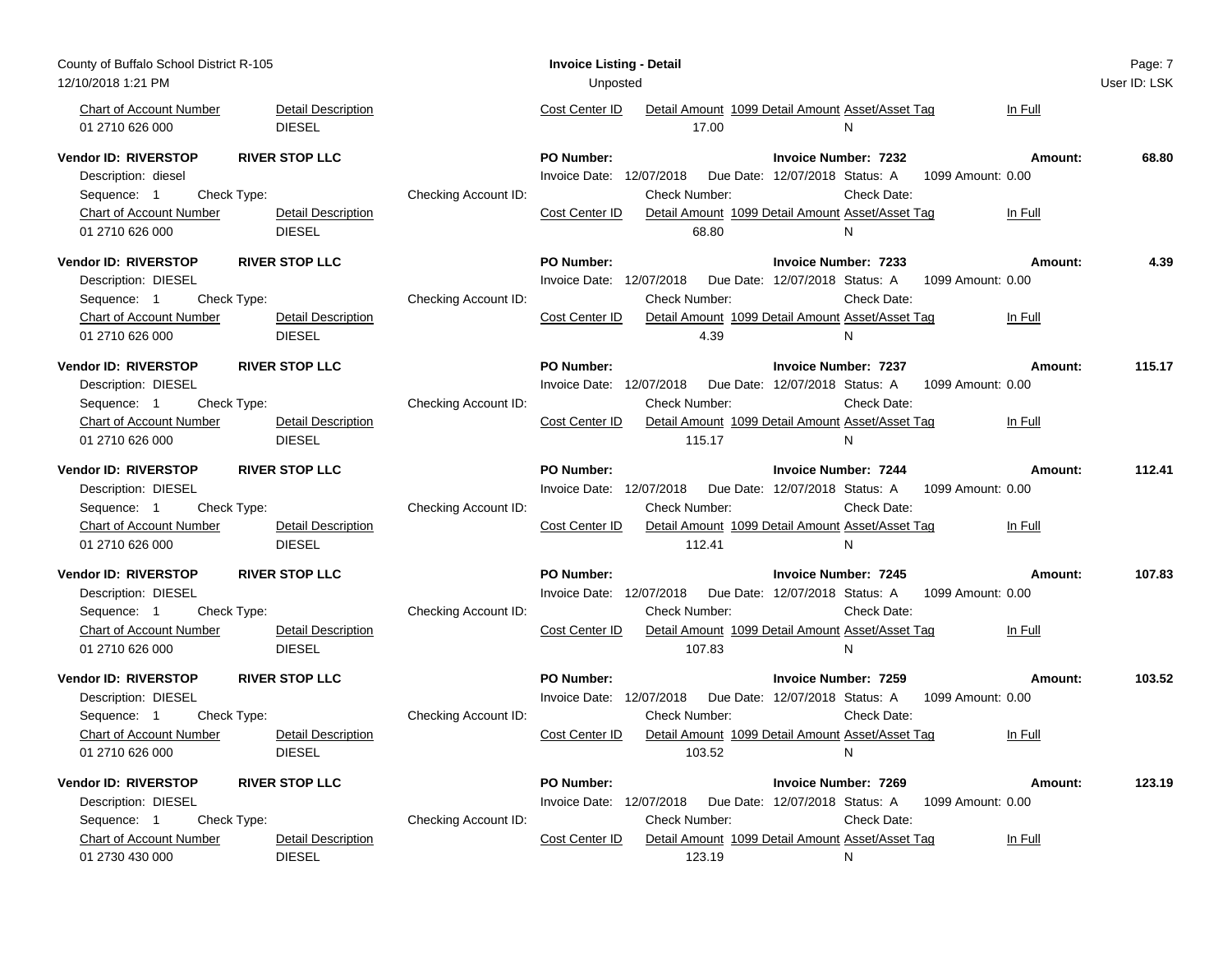| County of Buffalo School District R-105<br>12/10/2018 1:21 PM                                                                                                                                                           |                                                                                                                                     | <b>Invoice Listing - Detail</b><br>Unposted                                   |                                                                                                                                                                          |                                                                                              |                                               | Page: 8<br>User ID: LSK |
|-------------------------------------------------------------------------------------------------------------------------------------------------------------------------------------------------------------------------|-------------------------------------------------------------------------------------------------------------------------------------|-------------------------------------------------------------------------------|--------------------------------------------------------------------------------------------------------------------------------------------------------------------------|----------------------------------------------------------------------------------------------|-----------------------------------------------|-------------------------|
| Vendor ID: RIVERSTOP<br><b>RIVER STOP LLC</b><br>Description: DIESEL<br>Check Type:<br>Sequence: 1<br><b>Chart of Account Number</b><br><b>DIESEL</b><br>01 2730 430 000                                                | Checking Account ID:<br><b>Detail Description</b>                                                                                   | <b>PO Number:</b><br>Invoice Date: 12/07/2018<br>Cost Center ID               | Due Date: 12/07/2018 Status: A<br>Check Number:<br>Detail Amount 1099 Detail Amount Asset/Asset Tag<br>75.91                                                             | <b>Invoice Number: 7270</b><br>1099 Amount: 0.00<br>Check Date:<br>N                         | Amount:<br>In Full                            | 75.91                   |
| Vendor ID: RIVERSTOP<br><b>RIVER STOP LLC</b><br>Description: DIESEL<br>Check Type:<br>Sequence: 1<br>Chart of Account Number<br><b>DIESEL</b><br>01 2710 626 000                                                       | Checking Account ID:<br>Detail Description                                                                                          | PO Number:<br>Invoice Date: 12/07/2018<br>Cost Center ID                      | Due Date: 12/07/2018 Status: A<br>Check Number:<br>Detail Amount 1099 Detail Amount Asset/Asset Tag<br>105.67                                                            | <b>Invoice Number: 7275</b><br>1099 Amount: 0.00<br>Check Date:<br>N                         | Amount:<br>In Full                            | 105.67                  |
| <b>Vendor ID: RIVERSTOP</b><br><b>RIVER STOP LLC</b><br>Description: GAS<br>Check Type:<br>Sequence: 1<br>Chart of Account Number<br>01 2710 626 000<br>GAS                                                             | Checking Account ID:<br>Detail Description                                                                                          | <b>PO Number:</b><br>Invoice Date: 12/07/2018<br>Cost Center ID               | Due Date: 12/07/2018 Status: A<br><b>Check Number:</b><br>Detail Amount 1099 Detail Amount Asset/Asset Tag<br>26.26                                                      | <b>Invoice Number: 7276</b><br>1099 Amount: 0.00<br>Check Date:<br>N.                        | Amount:<br>In Full                            | 26.26                   |
| Vendor ID: RIVERSTOP<br><b>RIVER STOP LLC</b><br>Description: DIESEL<br>Sequence: 1<br>Check Type:<br><b>Chart of Account Number</b><br>01 2710 626 000<br><b>DIESEL</b>                                                | Checking Account ID:<br><b>Detail Description</b>                                                                                   | <b>PO Number:</b><br>Invoice Date: 12/07/2018<br>Cost Center ID               | Due Date: 12/07/2018 Status: A<br>Check Number:<br>Detail Amount 1099 Detail Amount Asset/Asset Tag<br>105.88                                                            | <b>Invoice Number: 7278</b><br>1099 Amount: 0.00<br>Check Date:<br>N                         | Amount:<br>In Full                            | 105.88                  |
| Vendor ID: SHERCLER<br>Description: 2018 ELECTION<br>Sequence: 1<br>Check Type:<br><b>Chart of Account Number</b><br>01 2310 310 000                                                                                    | <b>SHERMAN COUNTY CLERK</b><br>Checking Account ID:<br><b>Detail Description</b><br>2018 ELECTION                                   | PO Number:<br>Invoice Date: 12/07/2018<br>Cost Center ID                      | Due Date: 12/07/2018 Status: A<br><b>Check Number:</b><br>Detail Amount 1099 Detail Amount Asset/Asset Tag<br>50.00                                                      | <b>Invoice Number: NOV2018</b><br>1099 Amount: 0.00<br>Check Date:<br>N                      | Amount:<br>In Full                            | 50.00                   |
| Vendor ID: STERLCOMP<br>Description: REAP-CHROMEBOOKS<br>Sequence: 1<br>Check Type:<br>Chart of Account Number<br>01 6992 610 000<br>01 6992 610 000<br>Licenses<br>01 6992 610 000                                     | <b>STERLING COMPUTERS</b><br>Checking Account ID:<br><b>Detail Description</b><br>HP 11 G6 EE Chromebook-<br>Enrollment-White Glove | PO Number: 18-19-0066<br>Invoice Date: 12/07/2018<br>Cost Center ID           | Due Date: 12/07/2018 Status: A<br><b>Check Number:</b><br>Detail Amount 1099 Detail Amount Asset/Asset Tag<br>5,183.50<br>0.00 N<br>625.00<br>0.00 N<br>375.00<br>0.00 N | Invoice Number: 0048388<br>1099 Amount: 0.00<br>Check Date:                                  | Amount:<br>In Full<br>Final<br>Final<br>Final | 6,183.50                |
| Vendor ID: THOMPCO<br><b>THOMPSON CO., THE</b><br>Description: TISSUES<br>Check Type:<br>Sequence: 1<br><b>Chart of Account Number</b><br><b>TISSUES</b><br>01 2610 610 000<br><b>Vendor ID: TRANE</b><br>TRANE US, INC | Checking Account ID:<br><b>Detail Description</b>                                                                                   | <b>PO Number:</b><br>Invoice Date: 12/07/2018<br>Cost Center ID<br>PO Number: | Due Date: 12/07/2018 Status: A<br><b>Check Number:</b><br>Detail Amount 1099 Detail Amount Asset/Asset Tag<br>152.72                                                     | Invoice Number: 2097355<br>1099 Amount: 0.00<br>Check Date:<br>N<br>Invoice Number: 39523846 | Amount:<br>In Full<br>Amount:                 | 152.72<br>453.00        |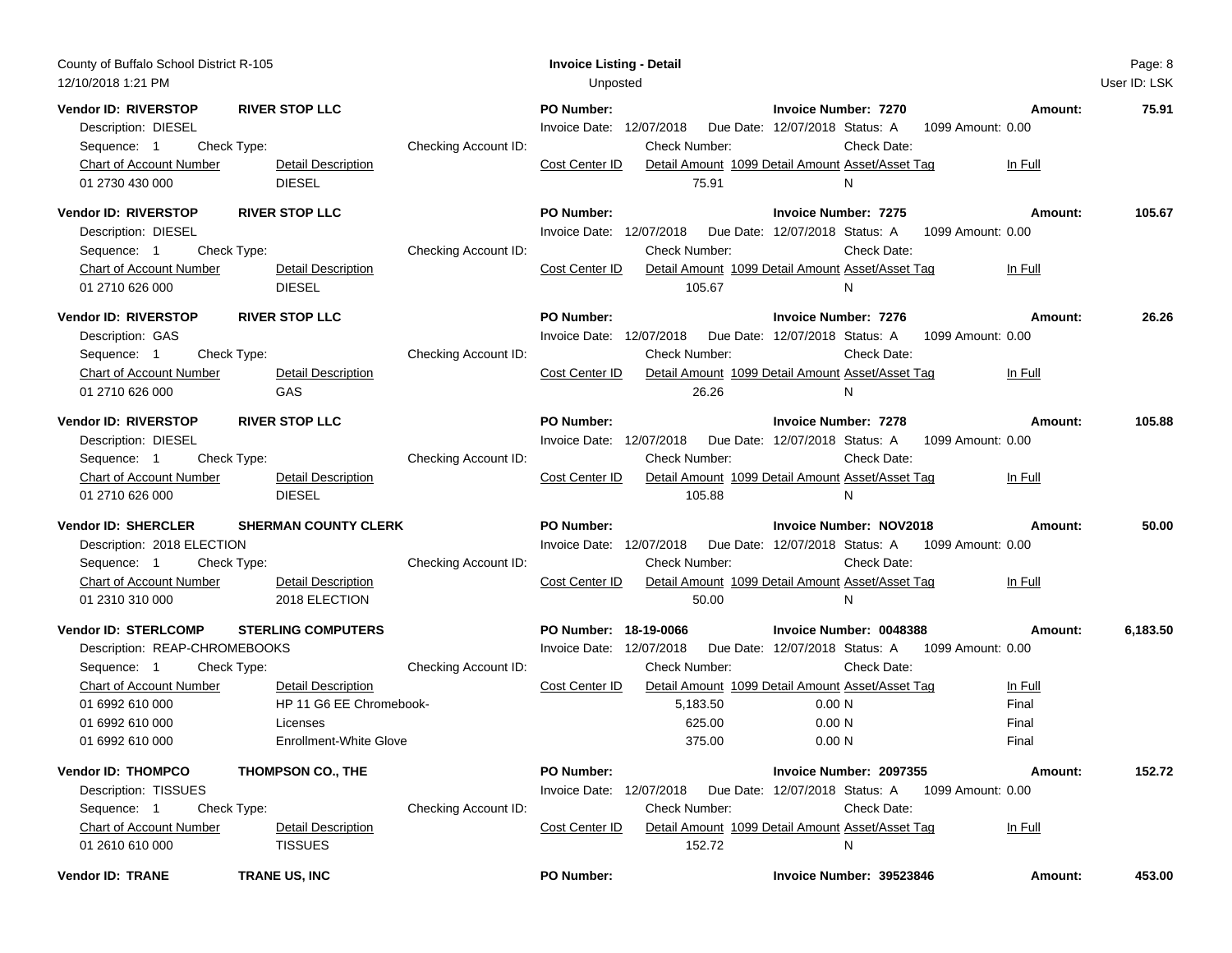| County of Buffalo School District R-105<br><b>Invoice Listing - Detail</b><br>12/10/2018 1:21 PM<br>Unposted                                                                                                                                                                                                                                                                                                                                                                                                                                                                                                                                                                              | Page: 9<br>User ID: LSK |
|-------------------------------------------------------------------------------------------------------------------------------------------------------------------------------------------------------------------------------------------------------------------------------------------------------------------------------------------------------------------------------------------------------------------------------------------------------------------------------------------------------------------------------------------------------------------------------------------------------------------------------------------------------------------------------------------|-------------------------|
| Description: New Valve & Actuator for HS Science<br>Invoice Date: 12/07/2018<br>Due Date: 12/07/2018 Status: A<br>1099 Amount: 0.00<br>Checking Account ID:<br>Sequence: 1<br>Check Type:<br><b>Check Number:</b><br>Check Date:<br>Cost Center ID<br>Detail Amount 1099 Detail Amount Asset/Asset Tag<br>Chart of Account Number<br>Detail Description<br>In Full<br>01 2610 430 000<br>New Valve & Actuator for HS Science<br>453.00<br>N                                                                                                                                                                                                                                               |                         |
| <b>Vendor ID: USBANK</b><br><b>US BANK</b><br><b>PO Number:</b><br>Invoice Number: NOV2018DC<br>Amount:<br>Description: DC SNACKS, 1ST AID CLASS & BG CHECKS<br>Invoice Date: 12/10/2018<br>Due Date: 12/10/2018 Status: A<br>1099 Amount: 0.00<br><b>Check Number:</b><br>Check Date:<br>Sequence: 1<br>Check Type:<br>Checking Account ID:<br>Chart of Account Number<br>Detail Amount 1099 Detail Amount Asset/Asset Tag<br>Cost Center ID<br>In Full<br>Detail Description                                                                                                                                                                                                            | 124.22                  |
| DC SNACKS, 1ST AID CLASS & BG<br>124.22<br>01 3300 610 002<br>N<br><b>CHECKS</b>                                                                                                                                                                                                                                                                                                                                                                                                                                                                                                                                                                                                          |                         |
| <b>Vendor ID: YANDMUSI</b><br>YANDA'S MUSIC<br><b>PO Number:</b><br>Invoice Number: 373015<br>Amount:<br>Description: BARITONE REPAIR<br>Invoice Date: 12/07/2018<br>Due Date: 12/07/2018 Status: A 1099 Amount: 0.00<br>Check Type:<br>Checking Account ID:<br>Check Number:<br>Check Date:<br>Sequence: 1<br>Chart of Account Number<br>Cost Center ID<br>Detail Amount 1099 Detail Amount Asset/Asset Tag<br>Detail Description<br>In Full<br><b>BARITONE REPAIR</b><br>01 1100 610 000 003<br>48.00<br>N                                                                                                                                                                              | 48.00                   |
| Batch 1099 Total:<br>88.00<br>Batch Total:                                                                                                                                                                                                                                                                                                                                                                                                                                                                                                                                                                                                                                                | 37,688.29               |
| Batch Description: DECEMBER 2018 USBANK INVOICE-GENERAL<br>Processing Month: 12/2018<br><b>Vendor ID: ABCTEAC</b><br><b>ABCTEACH LLC</b><br>PO Number: 17-18-0218<br><b>Invoice Number: 17843</b><br>Amount:<br>Invoice Date: 12/10/2018<br>Due Date: 12/10/2018 Status: PP 1099 Amount: 0.00<br>Description: Subscription to abcteach.com.<br>Check Type: Check<br>Check Number: 18723<br>Check Date: 12/10/2018<br>Sequence: 1<br>Checking Account ID: 1<br>Chart of Account Number<br>Detail Amount 1099 Detail Amount Asset/Asset Tag<br><b>Detail Description</b><br>Cost Center ID<br>In Full<br>34.99<br>01 1200 610 000<br>Online subscription to teaching resource<br>N<br>Final | 34.99                   |
| <b>Vendor ID: BROTSEBA</b><br><b>BROTHER SEBASTIONS</b><br><b>PO Number:</b><br><b>Invoice Number: NOV2018</b><br>Amount:<br>Description: SCHOOL BOARD MEAL AT CONVENTION<br>Invoice Date: 12/10/2018<br>Due Date: 12/10/2018 Status: PP 1099 Amount: 0.00<br>Sequence: 1<br>Check Type: Check<br>Checking Account ID: 1<br>Check Number: 18723<br>Check Date: 12/10/2018<br>Chart of Account Number<br><b>Detail Description</b><br>Cost Center ID<br>Detail Amount 1099 Detail Amount Asset/Asset Tag<br>In Full<br>SCHOOL BOARD MEAL AT CONVENTION<br>01 2310 580 000<br>217.97<br>N                                                                                                   | 217.97                  |
| <b>Vendor ID: CORNMARR</b><br><b>CORNHUSKER MARRIOTT LINCOLN</b><br><b>PO Number:</b><br><b>Invoice Number: NOV2018</b><br>Amount:<br>Due Date: 12/10/2018 Status: PP 1099 Amount: 0.00<br>Description: NMEA CONVENTION<br>Invoice Date: 12/10/2018<br>Check Type: Check<br>Checking Account ID: 1<br>Check Number: 18723<br>Check Date: 12/10/2018<br>Sequence: 1<br>Detail Amount 1099 Detail Amount Asset/Asset Tag<br><b>Chart of Account Number</b><br>Detail Description<br>Cost Center ID<br>In Full                                                                                                                                                                               | 258.58                  |
| 01 1100 580 000<br>NMEA CONVENTION<br>258.58<br>N<br><b>Vendor ID: CORNMARR</b><br><b>CORNHUSKER MARRIOTT LINCOLN</b><br><b>PO Number:</b><br>Invoice Number: PARKING11_18<br>Amount:                                                                                                                                                                                                                                                                                                                                                                                                                                                                                                     | 22.50                   |
| Description: PARKING NMEA CONV.<br>Invoice Date: 12/10/2018<br>Due Date: 12/10/2018 Status: PP 1099 Amount: 0.00<br>Sequence: 1<br>Check Type: Check<br>Check Number: 18723<br>Check Date: 12/10/2018<br>Checking Account ID:<br><b>Chart of Account Number</b><br>Cost Center ID<br>Detail Amount 1099 Detail Amount Asset/Asset Tag<br><b>Detail Description</b><br>In Full<br>01 1100 580 000<br>PARKING NMEA CONV.<br>22.50<br>N                                                                                                                                                                                                                                                      |                         |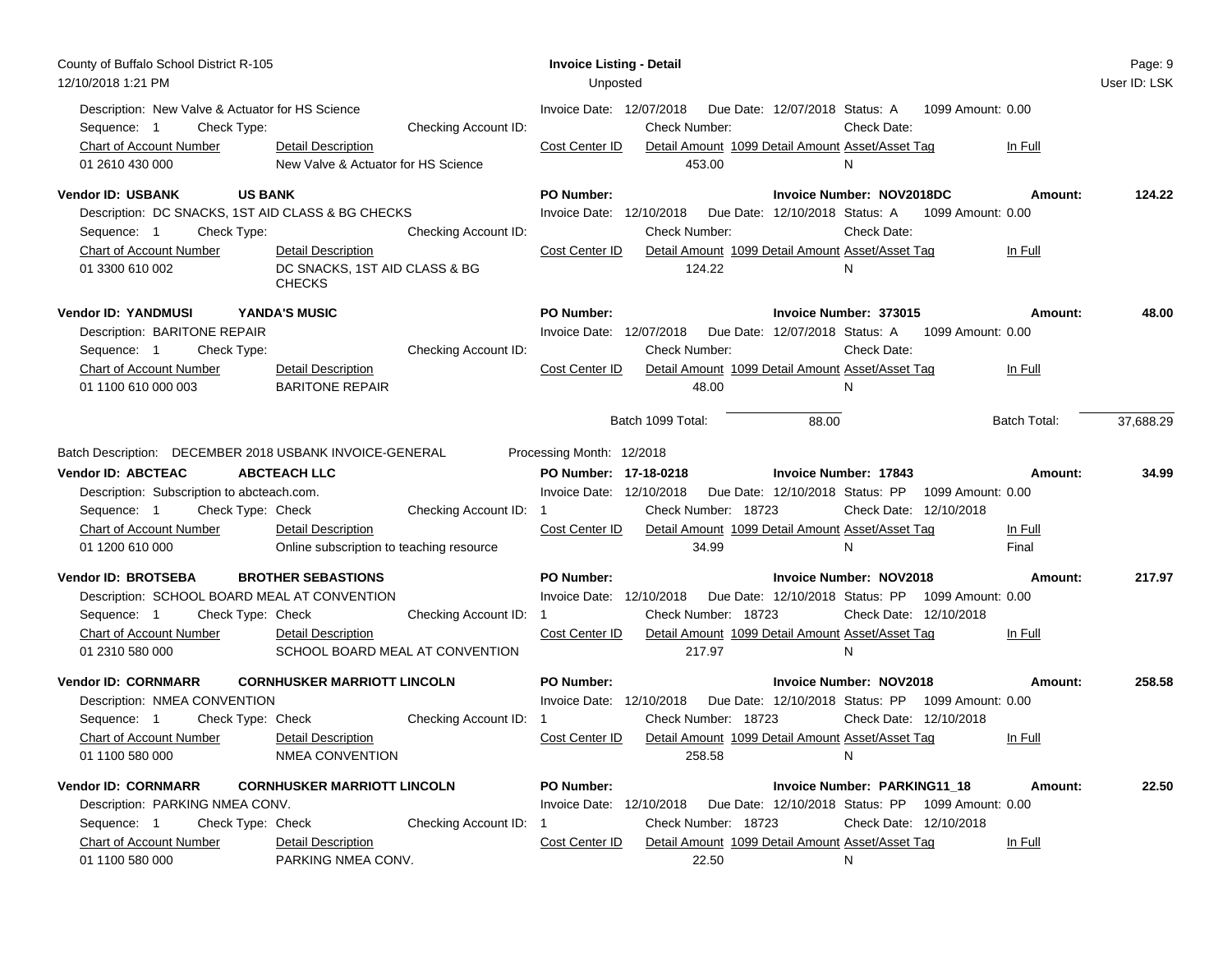| County of Buffalo School District R-105<br>12/10/2018 1:21 PM                                                                                                   |                                                                                                             | <b>Invoice Listing - Detail</b><br>Unposted                                                                                                                                                                                                                                                                                              | Page: 10<br>User ID: LSK |
|-----------------------------------------------------------------------------------------------------------------------------------------------------------------|-------------------------------------------------------------------------------------------------------------|------------------------------------------------------------------------------------------------------------------------------------------------------------------------------------------------------------------------------------------------------------------------------------------------------------------------------------------|--------------------------|
| <b>Vendor ID: NMEA</b><br>Description: ANNUAL MEMBERSHIP<br>Sequence: 1<br>Check Type: Check<br><b>Chart of Account Number</b><br>01 1100 610 000 003           | NE MUSIC EDUCATION ASSOCIATION<br>Checking Account ID: 1<br>Detail Description<br>ANNUAL MEMBERSHIP         | <b>PO Number:</b><br>Invoice Number: DEC2018<br>Amount:<br>Due Date: 12/10/2018 Status: PP 1099 Amount: 0.00<br>Invoice Date: 12/10/2018<br>Check Number: 18723<br>Check Date: 12/10/2018<br>Detail Amount 1099 Detail Amount Asset/Asset Tag<br>Cost Center ID<br>In Full<br>140.00<br>N                                                | 140.00                   |
| <b>Vendor ID: SHELOIL</b><br><b>SHELL OIL</b><br>Description: GAS AT STATE VB<br>Sequence: 1<br>Check Type: Check<br>Chart of Account Number<br>01 2710 626 000 | Checking Account ID:<br><b>Detail Description</b><br><b>GAS AT STATE VB</b>                                 | PO Number:<br>Invoice Number: 9123222<br>Amount:<br>Due Date: 12/10/2018 Status: PP<br>Invoice Date: 12/10/2018<br>1099 Amount: 0.00<br>Check Number: 18723<br>Check Date: 12/10/2018<br>Cost Center ID<br>Detail Amount 1099 Detail Amount Asset/Asset Tag<br>In Full<br>59.52<br>N<br>Batch 1099 Total:<br>0.00<br><b>Batch Total:</b> | 59.52<br>733.56          |
| Batch Description: MONTHLY INVOICES                                                                                                                             |                                                                                                             | Processing Month: 12/2018                                                                                                                                                                                                                                                                                                                |                          |
| <b>Vendor ID: AXIS</b><br><b>AXIS</b><br>Description: Monthly Debit card fee<br>Check Type:<br>Sequence: 1<br>Chart of Account Number<br>01 2510 810 000        | Checking Account ID:<br>Detail Description<br>ADMIN OFFICE DUES/FEES                                        | <b>PO Number:</b><br><b>Invoice Number: 3412</b><br>Amount:<br>Invoice Date: 12/04/2018<br>Due Date: 12/04/2018 Status: A<br>1099 Amount: 0.00<br><b>Check Number:</b><br>Check Date:<br>Cost Center ID<br>Detail Amount 1099 Detail Amount Asset/Asset Tag<br>In Full<br>47.65<br>0.00 N                                                | 47.65                    |
| <b>Vendor ID: BLACHILL</b><br>Description: NAT. GAS<br>Sequence: 1<br>Check Type:<br><b>Chart of Account Number</b><br>01 2610 620 000                          | <b>BLACK HILLS ENERGY</b><br>Checking Account ID:<br>Detail Description<br>NAT. GAS                         | <b>PO Number:</b><br><b>Invoice Number: MONTHLY</b><br>Amount:<br>Invoice Date: 12/07/2018<br>Due Date: 12/15/2018 Status: A<br>1099 Amount: 0.00<br>Check Date:<br><b>Check Number:</b><br>Detail Amount 1099 Detail Amount Asset/Asset Tag<br>Cost Center ID<br>In Full<br>2,013.15<br>0.00 N                                          | 2,013.15                 |
| <b>Vendor ID: CHARCOMM</b><br>Description: INTERNET<br>Sequence: 1<br>Check Type:<br>Chart of Account Number<br>01 2580 382 000                                 | <b>CHARTER COMMUNICATIONS</b><br>Checking Account ID:<br><b>Detail Description</b><br><b>INTERNET</b>       | <b>PO Number:</b><br><b>Invoice Number: Monthly</b><br>Amount:<br>Invoice Date: 12/21/2018<br>Due Date: 12/21/2018 Status: A 1099 Amount: 0.00<br><b>Check Number:</b><br>Check Date:<br>Detail Amount 1099 Detail Amount Asset/Asset Tag<br>Cost Center ID<br>In Full<br>211.84<br>0.00 N                                               | 211.84                   |
| <b>Vendor ID: DASCENT</b><br>Description: NETWORK<br>Sequence: 1<br>Check Type:<br><b>Chart of Account Number</b><br>01 2580 382 000                            | DAS STATE ACCOUNTING-CENTRAL FINANCE<br>Checking Account ID:<br><b>Detail Description</b><br><b>NETWORK</b> | <b>PO Number:</b><br><b>Invoice Number: MONTHLY</b><br>Amount:<br>Invoice Date: 12/21/2018<br>Due Date: 12/21/2018 Status: A 1099 Amount: 0.00<br><b>Check Number:</b><br>Check Date:<br>Detail Amount 1099 Detail Amount Asset/Asset Tag<br>Cost Center ID<br>In Full<br>229.49<br>0.00 <sub>N</sub>                                    | 229.49                   |
| <b>Vendor ID: DAUELMINI</b><br>Description: STORAGE<br>Sequence: 1<br>Check Type:<br><b>Chart of Account Number</b><br>01 2610 733 000                          | <b>DAUEL MINI-STORAGE</b><br>Checking Account ID:<br><b>Detail Description</b><br><b>STORAGE</b>            | <b>PO Number:</b><br><b>Invoice Number: Monthly</b><br>Amount:<br>Invoice Date: 12/21/2018<br>Due Date: 12/21/2018 Status: A<br>1099 Amount: 0.00<br>Check Number:<br>Check Date:<br>Cost Center ID<br>Detail Amount 1099 Detail Amount Asset/Asset Tag<br>In Full<br>38.00<br>0.00 N                                                    | 38.00                    |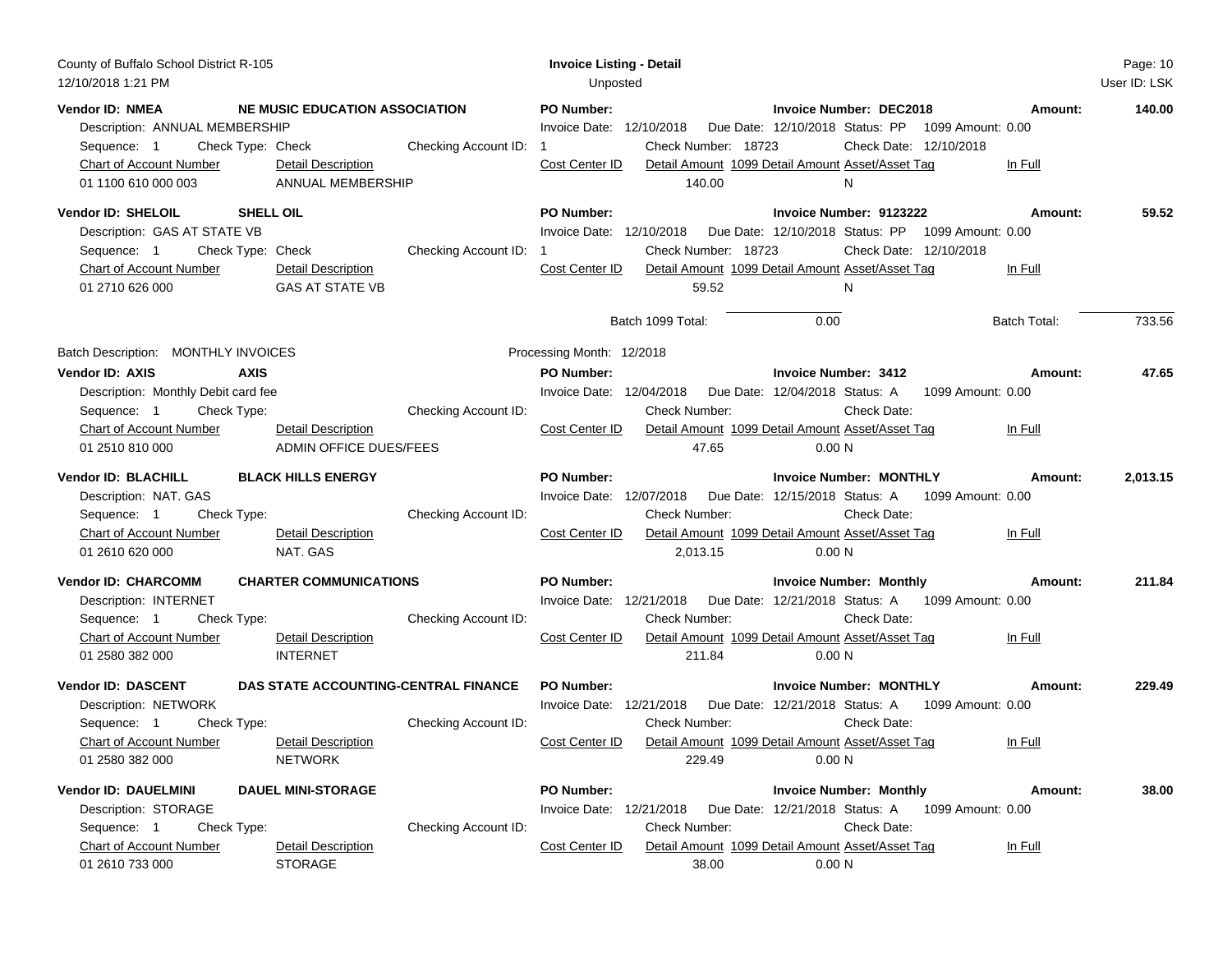| County of Buffalo School District R-105<br>12/10/2018 1:21 PM                                                                                                                                                                                                                                | <b>Invoice Listing - Detail</b><br>Unposted<br>User ID: LSK                                                                                                                                                                                                                                                                                                                       | Page: 11 |
|----------------------------------------------------------------------------------------------------------------------------------------------------------------------------------------------------------------------------------------------------------------------------------------------|-----------------------------------------------------------------------------------------------------------------------------------------------------------------------------------------------------------------------------------------------------------------------------------------------------------------------------------------------------------------------------------|----------|
| Vendor ID: DCPPD<br><b>DCPPD</b><br>Description: ELECTRICITY<br>Check Type:<br>Sequence: 1<br><b>Chart of Account Number</b><br>Detail Description<br><b>ELECTRICITY</b><br>01 2610 622 000<br>01 2610 622 000<br>ballfield<br>01 2610 622 000<br>concessions<br>01 2610 622 000<br>park lot | <b>Invoice Number: MONTHLY</b><br><b>PO Number:</b><br>Amount:<br>Invoice Date: 12/21/2018<br>Due Date: 12/21/2018 Status: A<br>1099 Amount: 0.00<br>Checking Account ID:<br>Check Date:<br><b>Check Number:</b><br>Cost Center ID<br>Detail Amount 1099 Detail Amount Asset/Asset Tag<br>In Full<br>4,453.42<br>0.00 N<br>32.38<br>0.00 N<br>30.77<br>0.00 N<br>115.21<br>0.00 N | 4,631.78 |
| <b>FRONTIER</b><br><b>Vendor ID: FRONTIER</b><br>Description: TELEPHONE<br>Sequence: 1<br>Check Type:<br><b>Chart of Account Number</b><br><b>Detail Description</b><br><b>PHONE</b><br>01 2580 382 000                                                                                      | <b>PO Number:</b><br><b>Invoice Number: MONTHLY</b><br>Amount:<br>Invoice Date: 12/21/2018<br>Due Date: 12/21/2018 Status: A<br>1099 Amount: 0.00<br>Checking Account ID:<br><b>Check Number:</b><br>Check Date:<br>Detail Amount 1099 Detail Amount Asset/Asset Tag<br>Cost Center ID<br>In Full<br>272.35<br>0.00 N                                                             | 272.35   |
| <b>Vendor ID: HOMELEAS</b><br><b>HOMETOWN LEASING</b><br>Description: COPIER LEASE<br>Sequence: 1<br>Check Type:<br>Chart of Account Number<br><b>Detail Description</b><br>LEASE<br>01 2530 443 000                                                                                         | <b>PO Number:</b><br><b>Invoice Number: MONTHLY</b><br>Amount:<br>Invoice Date: 12/21/2018<br>Due Date: 12/21/2018 Status: A<br>1099 Amount: 0.00<br>Checking Account ID:<br><b>Check Number:</b><br>Check Date:<br>Detail Amount 1099 Detail Amount Asset/Asset Tag<br>Cost Center ID<br>In Full<br>519.97<br>0.00 N                                                             | 519.97   |
| <b>Vendor ID: HUNTCLEA</b><br>HUNTER CLEANING SERVICE, INC<br>Description: CLEANING SERVICE<br>Check Type:<br>Sequence: 1<br>Chart of Account Number<br>Detail Description<br><b>CLEANING</b><br>01 2610 420 000                                                                             | <b>PO Number:</b><br><b>Invoice Number: MONTHLY</b><br>Amount:<br>Invoice Date: 12/21/2018<br>Due Date: 12/21/2018 Status: A<br>1099 Amount: 0.00<br>Checking Account ID:<br><b>Check Number:</b><br>Check Date:<br>Detail Amount 1099 Detail Amount Asset/Asset Tag<br>Cost Center ID<br>In Full<br>7,600.00<br>0.00 N                                                           | 7,600.00 |
| <b>Vendor ID: PRESXCOMP</b><br><b>PRESTO-X-COMPANY</b><br>Description: Pest Services<br>Sequence: 1<br>Check Type:<br><b>Chart of Account Number</b><br><b>Detail Description</b><br>01 2610 431 000<br><b>Monthly Services</b>                                                              | PO Number:<br>Invoice Number: 14707533<br>Amount:<br>Invoice Date: 12/04/2018  Due Date: 12/04/2018  Status: A  1099  Amount: 0.00<br>Checking Account ID:<br><b>Check Number:</b><br>Check Date:<br>Cost Center ID<br>Detail Amount 1099 Detail Amount Asset/Asset Tag<br>In Full<br>66.00<br>0.00 N                                                                             | 66.00    |
| <b>RAVENNA SANITATION</b><br><b>Vendor ID: RAVESANI</b><br>Description: GARBAGE<br>Sequence: 1<br>Check Type:<br><b>Chart of Account Number</b><br><b>Detail Description</b><br>GARBAGE<br>01 2610 410 000                                                                                   | <b>PO Number:</b><br><b>Invoice Number: MONTHLY</b><br>Amount:<br>Invoice Date: 12/21/2018<br>Due Date: 12/21/2018 Status: A 1099 Amount: 213.50<br>Checking Account ID:<br>Check Date:<br><b>Check Number:</b><br>Cost Center ID<br>Detail Amount 1099 Detail Amount Asset/Asset Tag<br>In Full<br>213.50<br>213.50 N                                                            | 213.50   |
| Vendor ID: TMS<br>TIME MANAGEMENT SYSTEMS<br>Description: MONTHLY CONTRACT FOR TIME MGT<br>Sequence: 1<br>Check Type:<br><b>Chart of Account Number</b><br><b>Detail Description</b><br>01 2510 643 000<br>MONTHLY FEE                                                                       | <b>PO Number:</b><br>Invoice Number: 213247<br>Amount:<br>Invoice Date: 12/10/2018<br>Due Date: 12/10/2018 Status: A<br>1099 Amount: 0.00<br>Checking Account ID:<br>Check Number:<br>Check Date:<br>Cost Center ID<br>Detail Amount 1099 Detail Amount Asset/Asset Tag<br>In Full<br>59.85<br>0.00 N                                                                             | 59.85    |